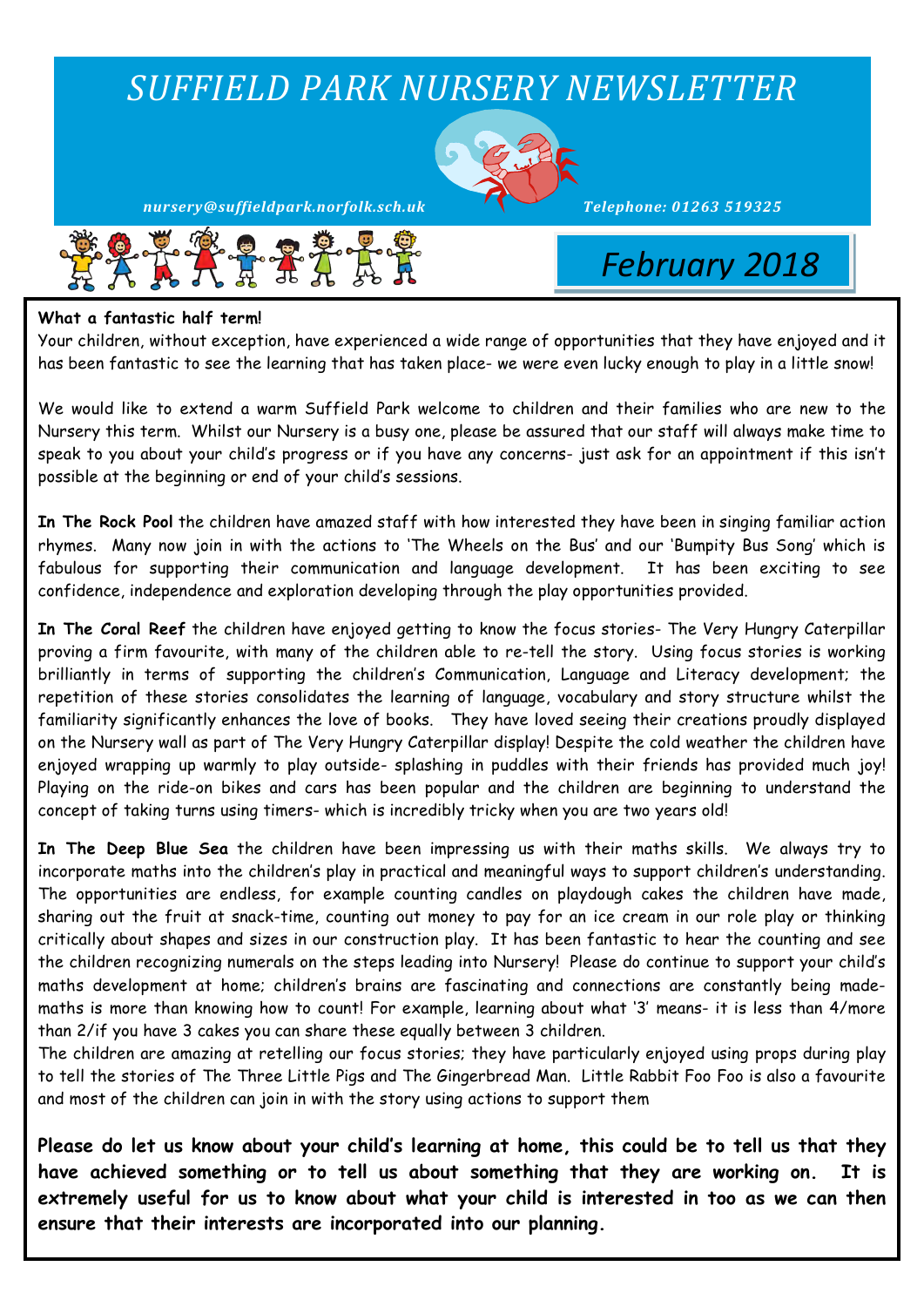### **Thank you…**

Christmas seems a distant memory now that we are rapidly heading into Spring but we would like to take this opportunity to say a huge thank you to everyone who supported our Christmas events. We were particularly proud of all the children who bravely got up in front of big audiences to perform their Christmas songs and hope you felt proud too! We must also thank everyone who contributed sponsorship for the Boxing Day Dip which raised a grand total of £382. Well done to Tyler who won the prize for collecting the most sponsor money! Our new bike storage has been ordered.

## **Nursery staff update…**

# Sad News

We are sorry to share with you that our lovely Jill who works for us as bank staff was taken ill over the Christmas break and has subsequently been unable to work at the Nursery. Staff have been to visit her and it was great to see her when she popped in to see the children who she misses dearly! We are sure that you join us in wishing her a speedy recovery.

# Great News

Hannah Rebbeck has joined our team and is enjoying getting to know the children in all three of our rooms! Hannah has significant experience in working within a Nursery setting and holds a Level 3 qualification.

# Volunteers needed…

At Suffield Park Nursery we are always looking to develop and extend the opportunities available to the children during their time with us, for example, spending time in our Nursery woods, visiting The Danbury Lodge and music to name but a few. We would love to hear from anyone who feels able to give up some time to help us with such activities to help us enhance these opportunities, for example enabling us to use tools with the children in the woods. It maybe that you are interested in working with children as a career or just have some available time during your week to join us in our hugely rewarding work. You could volunteer with one of our existing opportunities but please let us know if you have a particular skill you would like to share with the children, for example, gardening, cooking or reading stories.

If you are interested in helping us please could you let Hayley know, we would need to carry out a criminal records check and carry out a short induction.



We are also actively advertising for bank staff to join our team covering staff holidays, absence and training on a flexible basis. Applicants would need to hold a minimum of a Level 2 Early Years qualification and any employment would be subject to satisfactory references and a DBS check. Please see Hayley if you would like more information for yourself or anyone you know. An application form would need to be completed for consideration.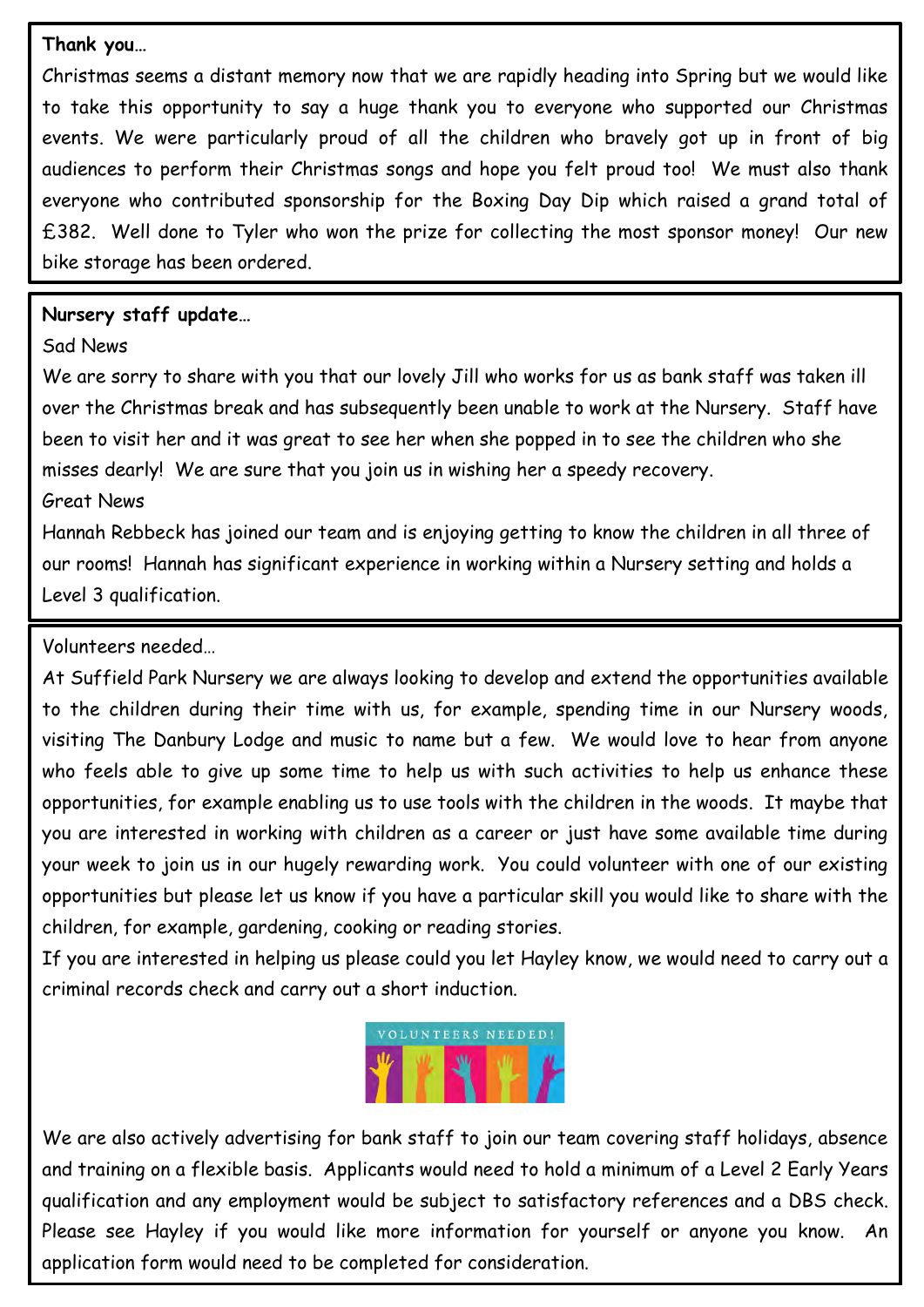

Suffield Park Nursery and The Danbury Lodge (Halsey House) Project

During the latter part of the Autumn Term, Alex, Autumn, Bella, Logan, Oliver and Ruby were part of some fantastic work we did with staff and residents at The Danbury Lodge (a residential care home for people living with dementia). We visited The Danbury three times and on each occasion the children and residents joined in with a range of activities such as playdough, singing, sharing stories, baking and even played pass the parcel! We could not be prouder of these children and we were so impressed with their behaviour during our visits. The joy the children brought to the residents couldn't have been clearer from the smiles and laughter. Chris (Manager of The Danbury) commmented that our visits had a positive impact on the well-being and emotional state of the residents and gave examples of residents remaining in the room that we had used in a happy and contented state long after our departure and those usually reluctant to eat enjoying their lunch! The children's confidence grew with each visit, they communicated freely with the residents and relationships blossomed as they spent time together. We are incredibly excited to be continuing this work and we have planned a further three trips with a different group of children this term. Obviously it won't be possible for all children to have the chance to join in with this project but we are planning to provide additional opportunities for children to visit the Daycare sessions at Halsey House. Thanks you so much for your support with this work, we were overwhelmed by the positive response from parents/carers. Additionally we would like to thank Jill and Caren who volunteered their time to help us make this so successful! As already mentioned we would love to hear from anyone who would be able to volunteer their time to help with this project.



### **Maths Workshop for Parents/Carers**

Wednesday 14<sup>th</sup> March, 6.30-7.30pm and Thursday 15<sup>th</sup> March, 12.30-1.30pm



You are warmly invited to come along to a workshop run by Nursery staff to discuss expectations in the Early Years curriculum and give you some practical ideas about supporting your child in their Mathematics Development at home. Maths is a subject that can summon fear in the most confident of adults so we hope we can demonstrate how fun it can be and increase your confidence in helping your child to enjoy it!

Please look out for the sign up sheets which will be available from  $26<sup>th</sup>$  February in the Nursery. If you would like further information please see Hayley.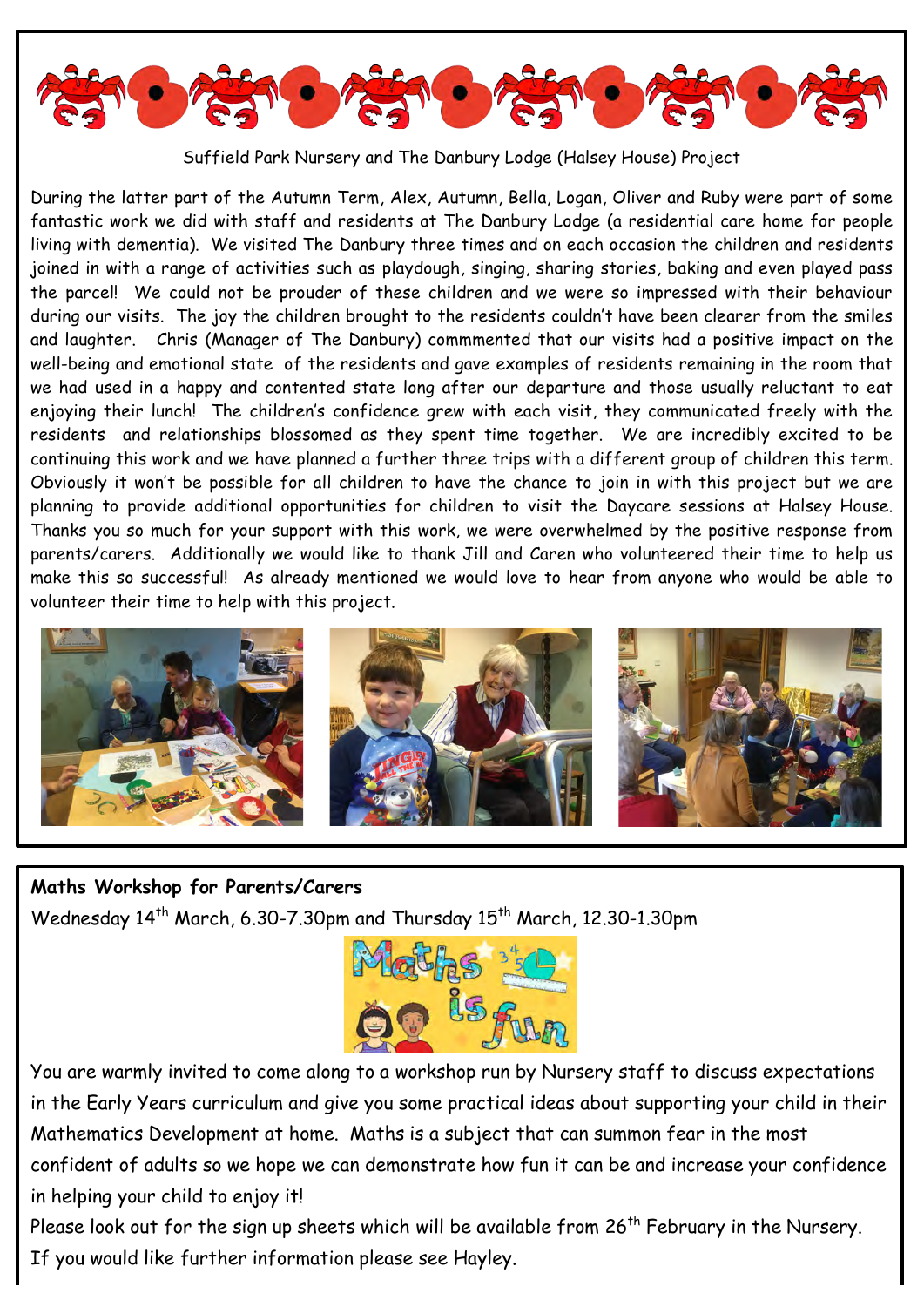### **Mother's Day Celebrations**

During the week beginning 5th March we will be celebrating Mother's Day in style! We will be holding Afternoon Tea style celebrations when mums, grandmas, nannys, aunts and family friends are invited join the children. The Deep Blue Sea sessions will be held in the school hall and The Rock Pool and Coral Reef sessions will be held in the Children's Centre. Please find the dates and times at the end of this letter.







### **30 Hours Funded Childcare**

You may have heard of, or are already accessing up to 30 hours funded childcare. This funding is available for children (from the term after their third birthday) of parents who work a minimum of 16 hours each week (both parents need to be working in two parent families). It is the parents responsibility to apply for the additional funding during the term before your child becomes eligible, for example, if you work the required hours and your child turns three in June you would need to apply before 1<sup>st</sup> September to access funded sessions in the Autumn Term (September-December).

To apply please visit https://www.childcarechoices.gov.uk and scroll down to the '30 hours free childcare' section and click 'Apply now'. If you have any problems setting up your account when you apply please contact the Customer Interaction Centre on 0300 123 4097. There is a box on the application asking if you have been 'invited' to apply, you will need to click 'no'. If you are eligible you will receive an 11 digit 'eligibility code.

**You must reconfirm your eligibility via your account to ensure that the details of your application are still accurate and that you are still eligible for the 30 hours every three months.** If parents do not reconfirm their eligibility the funding will not be allocated and will result in either parents being invoiced for or the loss of your child's place for hours exceeding the universal 15 hour entitlement.

Please come and see Hayley or Kerry if you need further advice or support with this and we do our best to help you.

### **Children's Sessions**

As many of you are aware the Nursery is very busy and we are booking children's sessions well into the next academic year (September 2018 - July 2019). If you would like to increase or change your child's sessions during this time and haven't already done so, please come and see Hayley or Kerry L in the Nursery office. We will do our best to accommodate the needs of each family! If you know other families in the local area who would like to access our Nursery provision please could you advise them to book in at their earliest convenience to avoid disappointment.

#### **Safeguarding**

At Suffield Park Infant Nursery we take the safeguarding of our children very seriously. Our Safeguarding and Child Protection Policy is available to you on the website or you can find a copy on the Parent's Noticeboard. Please be assured that if there is a concern about your child, this will always be shared with you unless it is deemed that sharing this information will put your child at further risk. If you ever have a concern about a child or adult please speak to any member of staff who will support you, alternatively you can speak with one of our designated safeguarding leads; Hayley Powell, Cath Ellis or Emma Waddingham. Alternatively you can contact the Local Authority Designated Officer (LADO) on 0344 800 8020,

Website: https://www.norfolk.gov.uk/children-and-families/keeping-children-safe/report-concerns